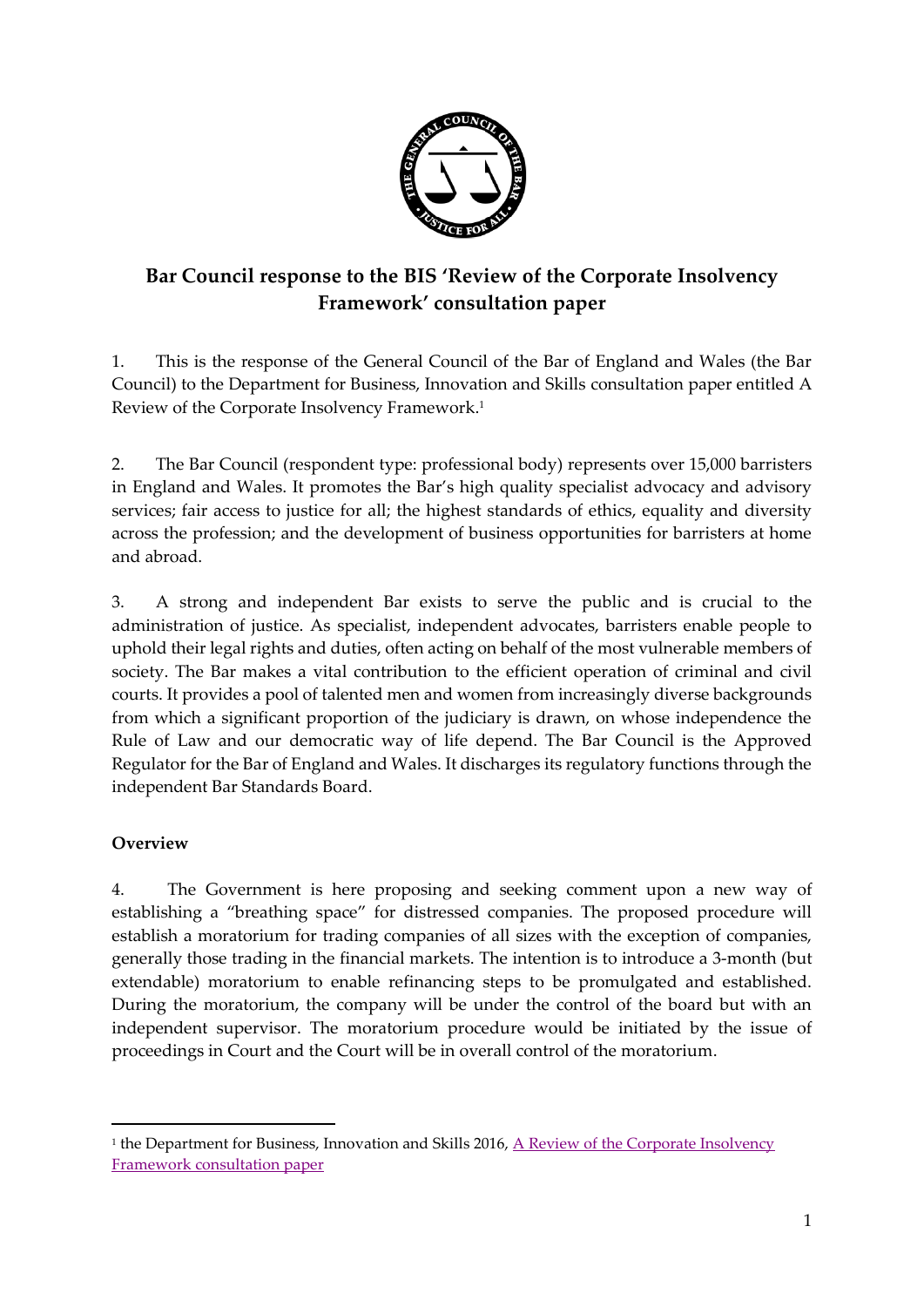#### **The Introduction of a Moratorium**

#### **Question 1: Do you agree with the proposal to introduce a preliminary moratorium as a standalone gateway for all businesses?**

4. The Bar Council considers that this will be a very useful addition to the general armoury available to companies in financial difficulties. The standalone gateway will provide a very useful method of enabling companies in difficulties to achieve a breathing space.

#### **Question 2: Does the process of filing to court represent the most efficient means for gaining relief for a business and for creditors to seek to dissolve the moratorium if their interests aren't protected?**

5. The Bar Council considers that a filing in Court will permit a company to act swiftly and in the interests of its creditors and shareholders where the need arises. However, care must be taken to ensure that, where necessary, the Court(s) involved must be in a position to respond quickly and appropriately to the initial application. In relation to this, the High Court can move very swiftly when necessary; other Courts are less able to do so.

### **Question 3: Do the proposed eligibility tests and qualifying criteria provide the right level of protection for suppliers and creditors?**

6. The Bar Council considers that, save for one point, the proposed eligibility tests and qualifying criteria do provide appropriate protection for suppliers and creditors. The exception to which we refer above affects the suggestion in paragraph 7.20 that the procedure should not be available to any company which is subject to a winding up petition. On the basis that no winding up order has been made, we can see no reason why the fact of the existence of a winding up petition should preclude a company proposing a moratorium. Indeed, there could be circumstances where the existence of a winding up petition will "hold the ring" pending an application to propose a moratorium.

7. Further, the Bar Council considers that it would be appropriate to provide within the legislation for a review of how the proposals are working after 2 years so that if there are matters which require change or fine-tuning, those steps may be taken.

#### **Question 4: Do you consider the proposed rights and responsibilities for creditors and directors to strike the right balance between safeguarding creditors and deterring abuse while increasing the chance of business rescue?**

8. Yes.

#### **Question 5: Do you agree with the proposals regarding the duration, extension and cessation of the moratorium?**

9. The Bar Council is concerned that the proposed duration and extension of the moratorium may not, in some cases, provide sufficient time for plans to be put in place and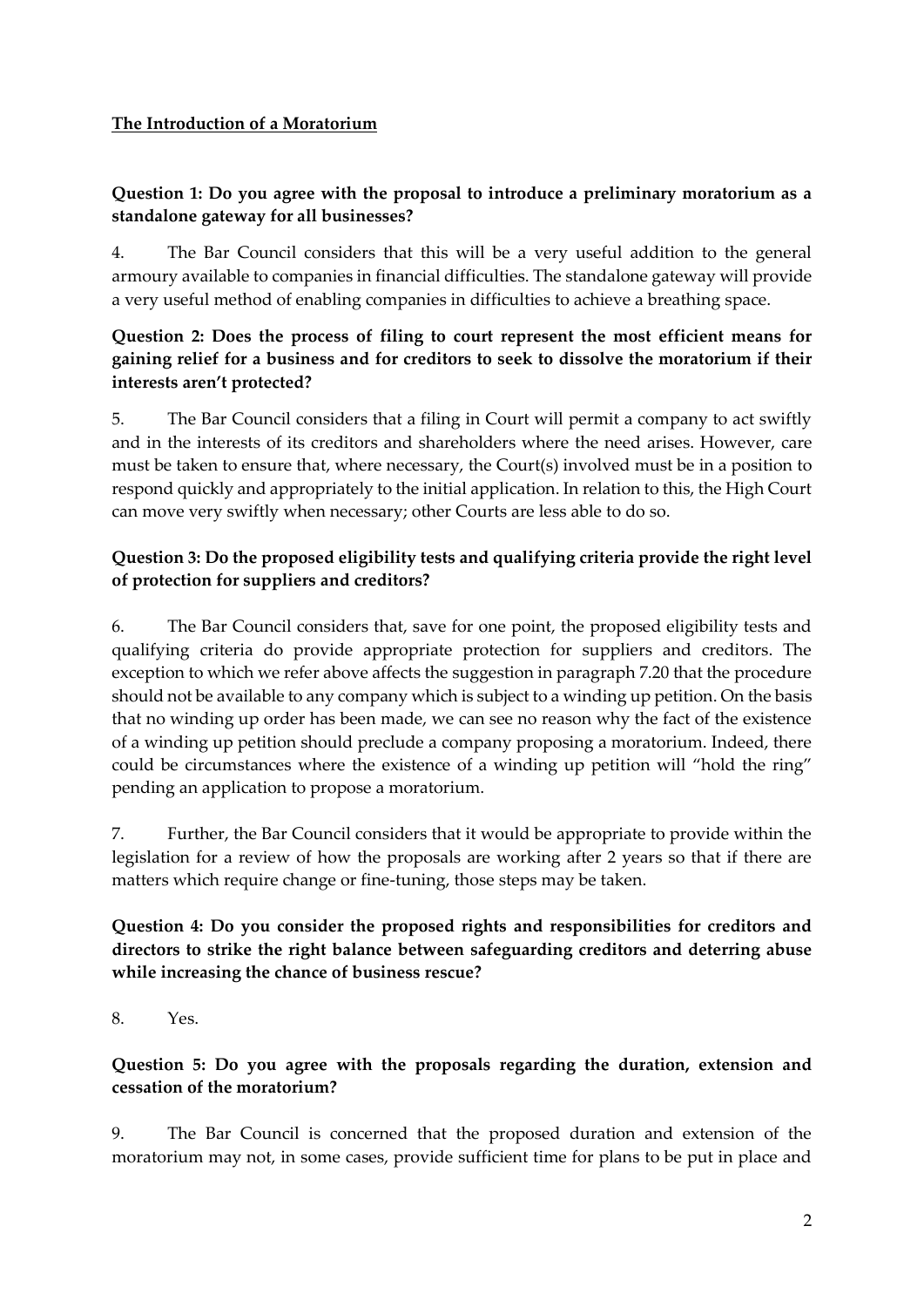would prefer to see more flexibility in that regard, particularly as the proposals are intended to be available to companies of all shapes and sizes.

### **Question 6: Do you agree with the proposals for the powers of and qualification requirements for a supervisor?**

10. Yes.

## **Question 7: Do you agree with the proposals for how to treat the costs of the moratorium?**

11. Yes.

## **Question 8: Is there a benefit in allowing creditors to request information and should the provision of that information be subject to any exemptions?**

12. The Bar Council considers that as the current proposal is intended to be available for all businesses, save in broad terms financial institutions, creditors should be entitled to seek and obtain information subject to the points raised in paragraph 7.48 of the Consultation. The Bar Council considers that, ideally, there should, particularly in the case of larger companies, be a creditors' committee through which all creditors should be able to seek information from the supervisor if the creditors' committee considers it appropriate.

### **Helping Businesses Keep Trading through the Restructuring Process**

### **Question 9: Do you agree with the criteria under consideration for an essential contract, or is there a better way to define essential contracts? Would the continuation of essential supplies result in a higher number of business rescues?**

13. The Bar Council is concerned about the fact that "essential contracts" will cover a wide variety of circumstances, each going to be different in individual cases. However, provided that the criteria listed in paragraph 8.15 of the Consultation are followed, the proposal to extend "designated contracts" is sensible.

## **Question 10: Do you consider that the Court's role in the process and a supplier's ability to challenge the decision, provide suppliers with sufficient safeguards to ensure that they are paid when they are required to continue essential supplies?**

14. Yes

# **Developing a Flexible Restructuring Plan**

### **Question 11: Would a restructuring plan including these provisions work better as a standalone procedure or as an extension of an existing procedure, such as a CVA?**

15. The Bar Council considers that it is sensible to provide the restructuring plan as a standalone procedure rather than an extension of some other procedure. At least initially the Court is likely to be kept, we consider, quite busy working through the detail of the proposed restructuring and the procedure should be kept separate. It may be that in due course, once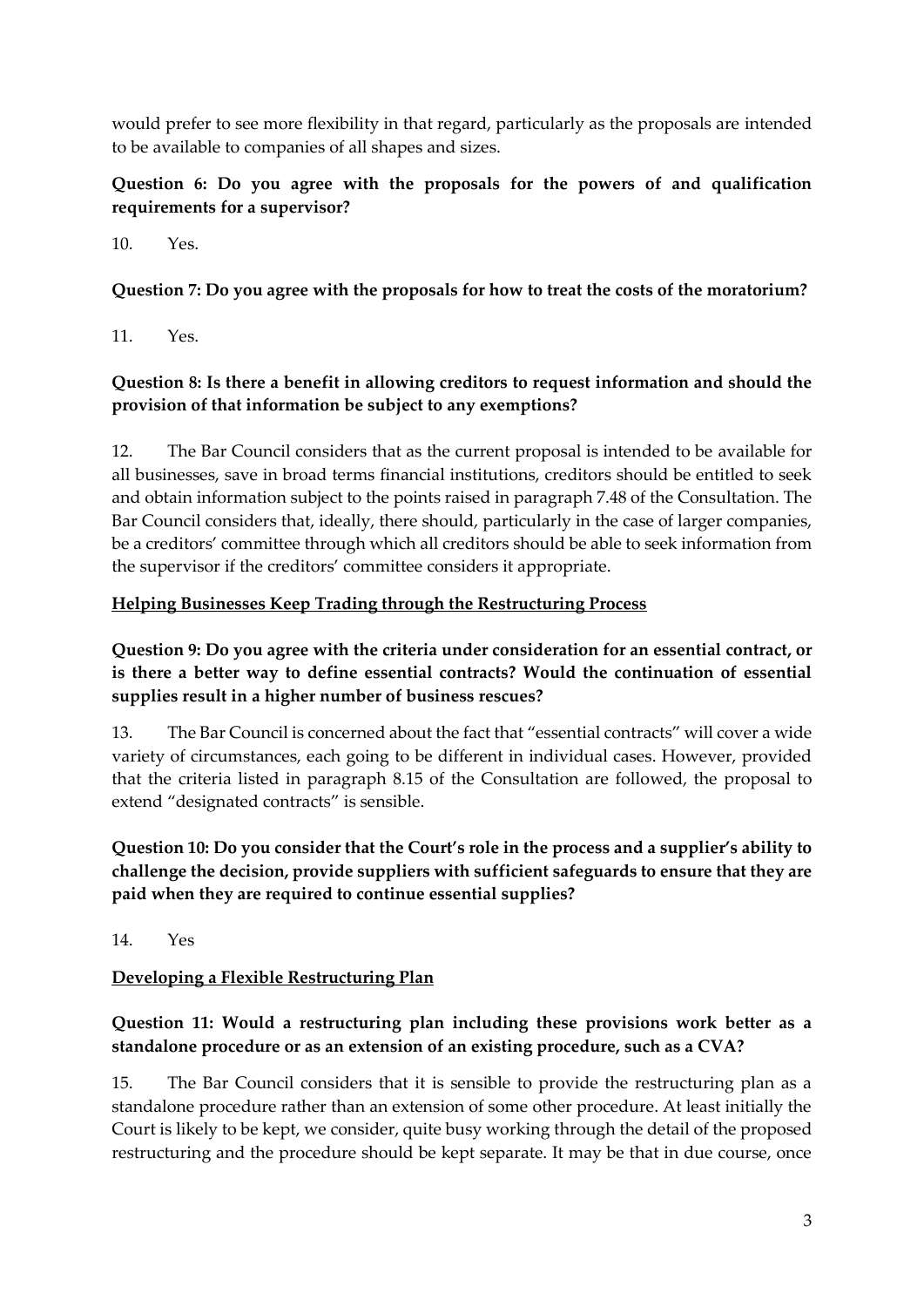any wrinkles have been smoothed out, the procedure could be amalgamated with some other so that Court supervision or control is no longer thought necessary or desirable.

#### **Question 12: Do you agree with the proposed requirements for making a restructuring plan universally binding in the face of dissention from some creditors?**

16. Yes. The purpose of the restructuring exercise is to assist in the rescue of the whole or part of a business. Without binding in all affected creditors it must be unlikely that a rescue would be achieved.

#### **Question 13: Do you consider the proposed safeguards, including the role of the court, to be sufficient protection for creditors?**

17. Yes.

### **Question 14: Do you agree that there should be a minimum liquidation valuation basis included in the test for determining the fairness of a plan which is being crammed down onto dissenting classes?**

18. The Bar Council considers that this is the hardest question to answer in the Consultation. The question of how to value liabilities will depend very much upon the circumstances of the particular company under consideration and the circumstances of the market of which that company forms part. Whilst it may be possible to provide for a "minimum liquidation valuation", the law should also provide what is to happen, as regards voting on and/or being bound by the moratorium where the valuation is "zero". These creditors will need still to be bound into the moratorium.

### **Rescue Finance**

**Question 15: Do you think in principle that rescue finance providers should, in certain circumstances, be granted security in priority to existing charge holders, including those with the benefit of negative pledge clauses? Would this encourage business rescue?**

19. The Bar Council consider that, as part of a culture intended to assist in the rescue of a company in difficulties, the providers of necessary finance should be given the opportunity to gain a "super priority" where secured creditors of the ailing company are not prepared to provide further assistance. The Bar Council recognises that this proposal represents a distinct change in culture for rescue attempts, but can see no other option if further finance is to be provided, particularly in circumstances where the timescale is relatively short.

20. The Bar Council also recognises and would not wish to underestimate the difficulties attached to the question of valuation which is the subject of question 16, below.

### **Question 16: How should charged property be valued to ensure protection for existing charge holders?**

21. The Bar Council considers that the value to be attributed to property should either be agreed between the relevant charge holders and the supervisor or, if that is not possible within